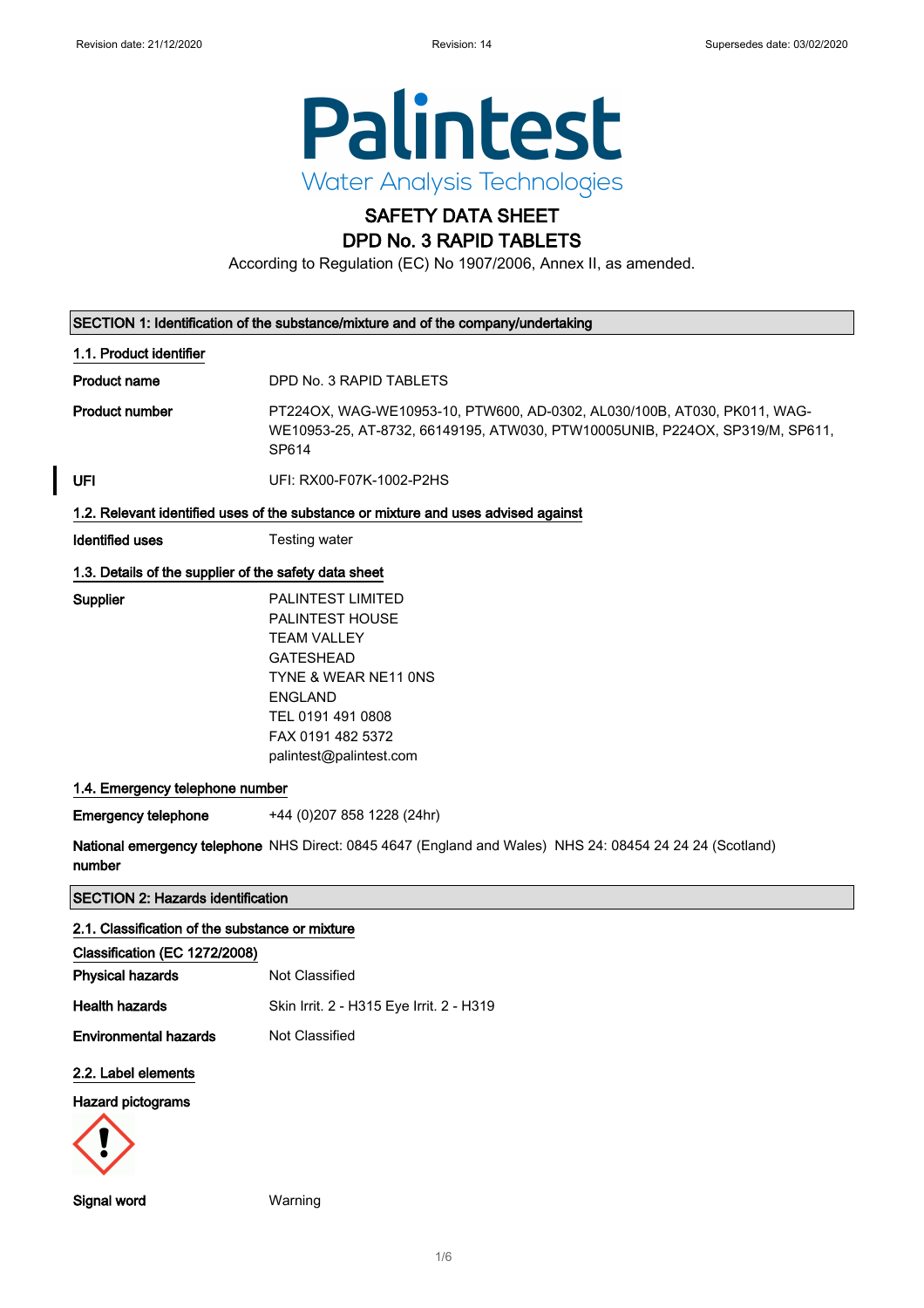| <b>Hazard statements</b>        | H315 Causes skin irritation.                                                       |
|---------------------------------|------------------------------------------------------------------------------------|
|                                 | H319 Causes serious eye irritation.                                                |
| <b>Precautionary statements</b> | P264 Wash contaminated skin thoroughly after handling.                             |
|                                 | P280 Wear protective gloves/ protective clothing/ eye protection/ face protection. |
|                                 | P302+P352 IF ON SKIN: Wash with plenty of water.                                   |
|                                 | P305+P351+P338 IF IN EYES: Rinse cautiously with water for several minutes. Remove |
|                                 | contact lenses, if present and easy to do. Continue rinsing.                       |
|                                 | P332+P313 If skin irritation occurs: Get medical advice/attention.                 |
|                                 | P337+P313 If eye irritation persists: Get medical advice/ attention.               |
| Supplementary precautionary     | P321 Specific treatment (see medical advice on this label).                        |
| statements                      | P362+P364 Take off contaminated clothing and wash it before reuse.                 |

### 2.3. Other hazards

This substance is not classified as PBT or vPvB according to current EU criteria.

### SECTION 3: Composition/information on ingredients

# 3.2. Mixtures **POTASSIUM IODIDE 10-20%** and the set of the set of the set of the set of the set of the set of the set of the set of the set of the set of the set of the set of the set of the set of the set of the set of the set of the s CAS number: 7681-11-0 EC number: 231-659-4 Classification Acute Tox. 4 - H302 Acute Tox. 4 - H312 Skin Irrit. 2 - H315

Eye Irrit. 2 - H319 The Full Text for all R-Phrases and Hazard Statements are Displayed in Section 16.

| <b>SECTION 4: First aid measures</b>                                            |                                                                                                                                                                                                                                                                   |  |  |
|---------------------------------------------------------------------------------|-------------------------------------------------------------------------------------------------------------------------------------------------------------------------------------------------------------------------------------------------------------------|--|--|
|                                                                                 | 4.1. Description of first aid measures                                                                                                                                                                                                                            |  |  |
| <b>General information</b>                                                      | Treat symptomatically.                                                                                                                                                                                                                                            |  |  |
| Inhalation                                                                      | Unlikely route of exposure as the product does not contain volatile substances.                                                                                                                                                                                   |  |  |
| Ingestion                                                                       | Get medical attention.                                                                                                                                                                                                                                            |  |  |
| <b>Skin contact</b>                                                             | Wash skin thoroughly with soap and water. Get medical attention promptly if symptoms occur<br>after washing.                                                                                                                                                      |  |  |
| Eye contact                                                                     | Rinse immediately with plenty of water. Remove any contact lenses and open eyelids wide<br>apart. Continue to rinse for at least 15 minutes. Get medical attention if irritation persists after<br>washing. Show this Safety Data Sheet to the medical personnel. |  |  |
|                                                                                 | 4.2. Most important symptoms and effects, both acute and delayed                                                                                                                                                                                                  |  |  |
| <b>General information</b>                                                      | The severity of the symptoms described will vary dependent on the concentration and the<br>length of exposure.                                                                                                                                                    |  |  |
| Inhalation                                                                      | Irritation of nose, throat and airway.                                                                                                                                                                                                                            |  |  |
| Ingestion                                                                       | May cause discomfort if swallowed.                                                                                                                                                                                                                                |  |  |
| <b>Skin contact</b>                                                             | Skin irritation.                                                                                                                                                                                                                                                  |  |  |
| Eye contact                                                                     | May cause severe eye irritation.                                                                                                                                                                                                                                  |  |  |
| 4.3. Indication of any immediate medical attention and special treatment needed |                                                                                                                                                                                                                                                                   |  |  |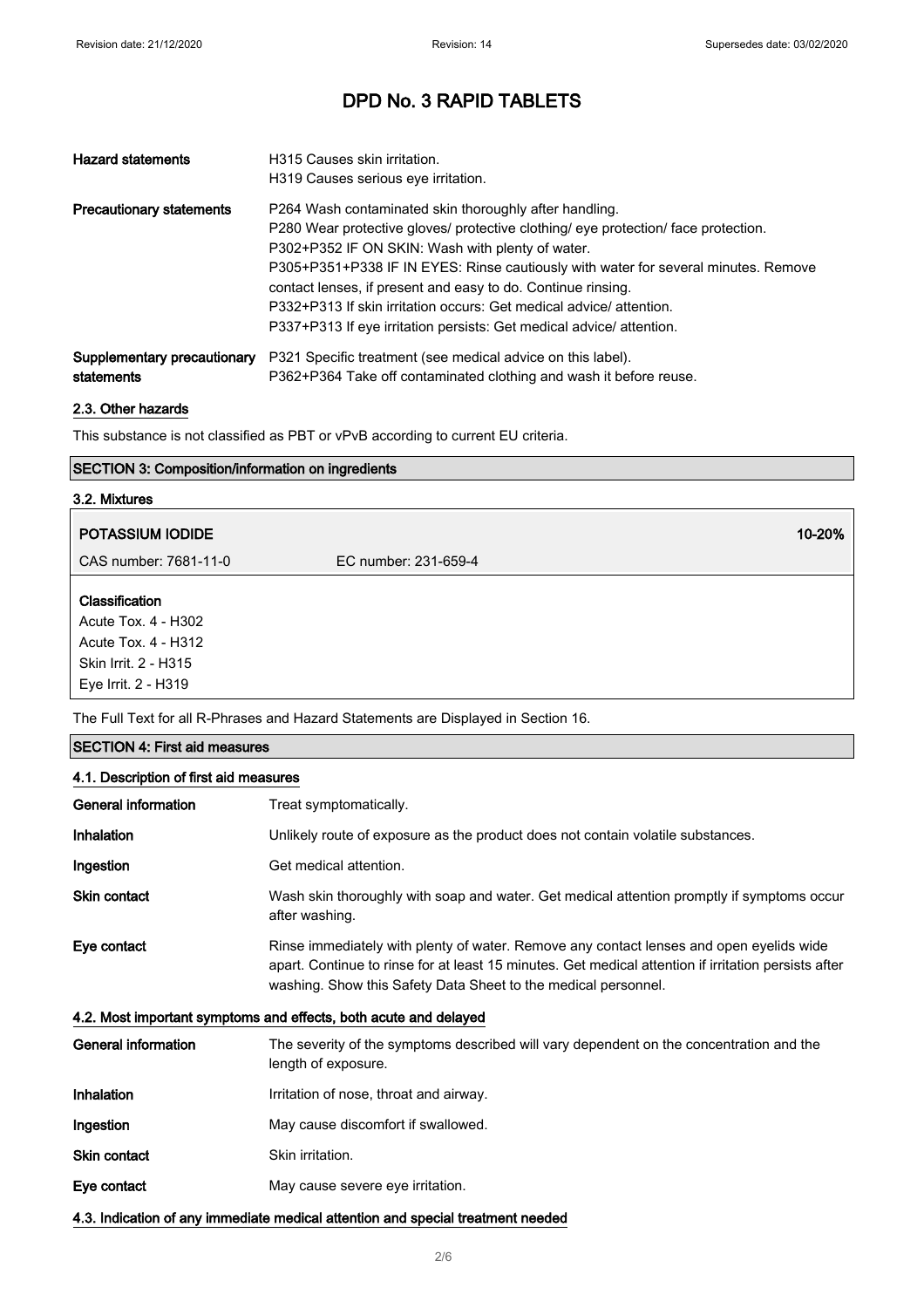| Notes for the doctor                                       | Treat symptomatically.                                                                                                                                                                                                                                                                                 |
|------------------------------------------------------------|--------------------------------------------------------------------------------------------------------------------------------------------------------------------------------------------------------------------------------------------------------------------------------------------------------|
| <b>SECTION 5: Firefighting measures</b>                    |                                                                                                                                                                                                                                                                                                        |
| 5.1. Extinguishing media                                   |                                                                                                                                                                                                                                                                                                        |
| Suitable extinguishing media                               | Use fire-extinguishing media suitable for the surrounding fire. The product is not flammable.                                                                                                                                                                                                          |
| 5.2. Special hazards arising from the substance or mixture |                                                                                                                                                                                                                                                                                                        |
| <b>Hazardous combustion</b><br>products                    | No known hazardous decomposition products.                                                                                                                                                                                                                                                             |
| 5.3. Advice for firefighters                               |                                                                                                                                                                                                                                                                                                        |
| Protective actions during<br>firefighting                  | No specific firefighting precautions known.                                                                                                                                                                                                                                                            |
| <b>SECTION 6: Accidental release measures</b>              |                                                                                                                                                                                                                                                                                                        |
|                                                            | 6.1. Personal precautions, protective equipment and emergency procedures                                                                                                                                                                                                                               |
| <b>Personal precautions</b>                                | Follow precautions for safe handling described in this safety data sheet.                                                                                                                                                                                                                              |
| 6.2. Environmental precautions                             |                                                                                                                                                                                                                                                                                                        |
| <b>Environmental precautions</b>                           | Not considered to be a significant hazard due to the small quantities used. However, large or<br>frequent spills may have hazardous effects on the environment.                                                                                                                                        |
| 6.3. Methods and material for containment and cleaning up  |                                                                                                                                                                                                                                                                                                        |
| Methods for cleaning up                                    | Avoid generation and spreading of dust. Collect and place in suitable waste disposal<br>containers and seal securely. Flush away spillage with plenty of water. Wear suitable<br>protective equipment, including gloves, goggles/face shield, respirator, boots, clothing or<br>apron, as appropriate. |
| 6.4. Reference to other sections                           |                                                                                                                                                                                                                                                                                                        |
| Reference to other sections                                | Wear protective clothing as described in Section 8 of this safety data sheet.                                                                                                                                                                                                                          |
| <b>SECTION 7: Handling and storage</b>                     |                                                                                                                                                                                                                                                                                                        |
| 7.1. Precautions for safe handling                         |                                                                                                                                                                                                                                                                                                        |
| Usage precautions                                          | Read and follow manufacturer's recommendations.                                                                                                                                                                                                                                                        |
|                                                            | 7.2. Conditions for safe storage, including any incompatibilities                                                                                                                                                                                                                                      |
| Storage precautions                                        | Store in a cool and well-ventilated place.                                                                                                                                                                                                                                                             |
| 7.3. Specific end use(s)                                   |                                                                                                                                                                                                                                                                                                        |
| Specific end use(s)                                        | The identified uses for this product are detailed in Section 1.2.                                                                                                                                                                                                                                      |
| SECTION 8: Exposure controls/Personal protection           |                                                                                                                                                                                                                                                                                                        |
| 8.1. Control parameters                                    |                                                                                                                                                                                                                                                                                                        |
| Ingredient comments                                        | OES = Occupational Exposure Standard.                                                                                                                                                                                                                                                                  |
| 8.2. Exposure controls                                     |                                                                                                                                                                                                                                                                                                        |
| Protective equipment                                       |                                                                                                                                                                                                                                                                                                        |
|                                                            |                                                                                                                                                                                                                                                                                                        |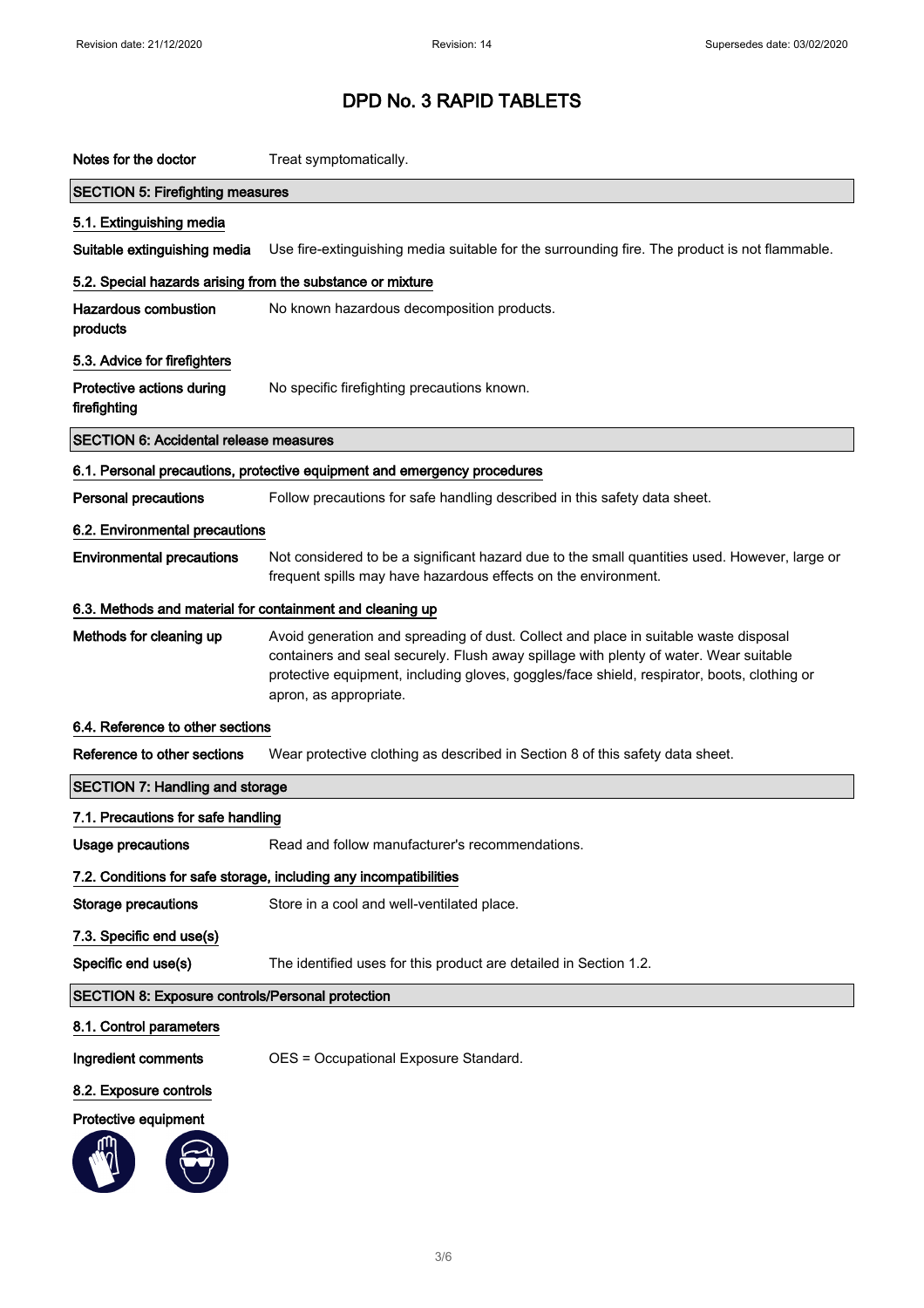| Eye/face protection                                | Eyewear complying with an approved standard should be worn if a risk assessment indicates<br>eye contact is possible. The following protection should be worn: Chemical splash goggles.                                                                                            |
|----------------------------------------------------|------------------------------------------------------------------------------------------------------------------------------------------------------------------------------------------------------------------------------------------------------------------------------------|
| Hand protection                                    | No specific hand protection recommended. Chemical-resistant, impervious gloves complying<br>with an approved standard should be worn if a risk assessment indicates skin contact is<br>possible. It is recommended that gloves are made of the following material: Nitrile rubber. |
| Other skin and body<br>protection                  | Wear appropriate clothing to prevent any possibility of skin contact.                                                                                                                                                                                                              |
| Hygiene measures                                   | No specific hygiene procedures recommended but good personal hygiene practices should<br>always be observed when working with chemical products. Wash promptly if skin becomes<br>contaminated.                                                                                    |
| <b>SECTION 9: Physical and chemical properties</b> |                                                                                                                                                                                                                                                                                    |
|                                                    | 9.1. Information on basic physical and chemical properties                                                                                                                                                                                                                         |
| Appearance                                         | Solid                                                                                                                                                                                                                                                                              |
| Colour                                             | White.                                                                                                                                                                                                                                                                             |
| Odour                                              | Odourless.                                                                                                                                                                                                                                                                         |
| Solubility(ies)                                    | Soluble in water.                                                                                                                                                                                                                                                                  |
| 9.2. Other information                             |                                                                                                                                                                                                                                                                                    |
| Other information                                  | No data available.                                                                                                                                                                                                                                                                 |

| <b>SECTION 10: Stability and reactivity</b>  |                                                                                                                        |  |
|----------------------------------------------|------------------------------------------------------------------------------------------------------------------------|--|
| 10.1. Reactivity                             |                                                                                                                        |  |
| <b>Reactivity</b>                            | There are no known reactivity hazards associated with this product.                                                    |  |
| 10.2. Chemical stability                     |                                                                                                                        |  |
| <b>Stability</b>                             | Stable at normal ambient temperatures and when used as recommended. Stable under the<br>prescribed storage conditions. |  |
| 10.3. Possibility of hazardous reactions     |                                                                                                                        |  |
| Possibility of hazardous<br>reactions        | No data available.                                                                                                     |  |
| 10.4. Conditions to avoid                    |                                                                                                                        |  |
| Conditions to avoid                          | There are no known conditions that are likely to result in a hazardous situation.                                      |  |
| 10.5. Incompatible materials                 |                                                                                                                        |  |
| Materials to avoid                           | No specific material or group of materials is likely to react with the product to produce a<br>hazardous situation.    |  |
| 10.6. Hazardous decomposition products       |                                                                                                                        |  |
| Hazardous decomposition<br>products          | No known hazardous decomposition products.                                                                             |  |
| <b>SECTION 11: Toxicological information</b> |                                                                                                                        |  |

| <b>SECTION 11: Toxicological information</b><br>11.1. Information on toxicological effects |          |                              |
|--------------------------------------------------------------------------------------------|----------|------------------------------|
|                                                                                            |          | <b>Toxicological effects</b> |
| Acute toxicity - oral                                                                      |          |                              |
| ATE oral (mg/kg)                                                                           | 5,076.14 |                              |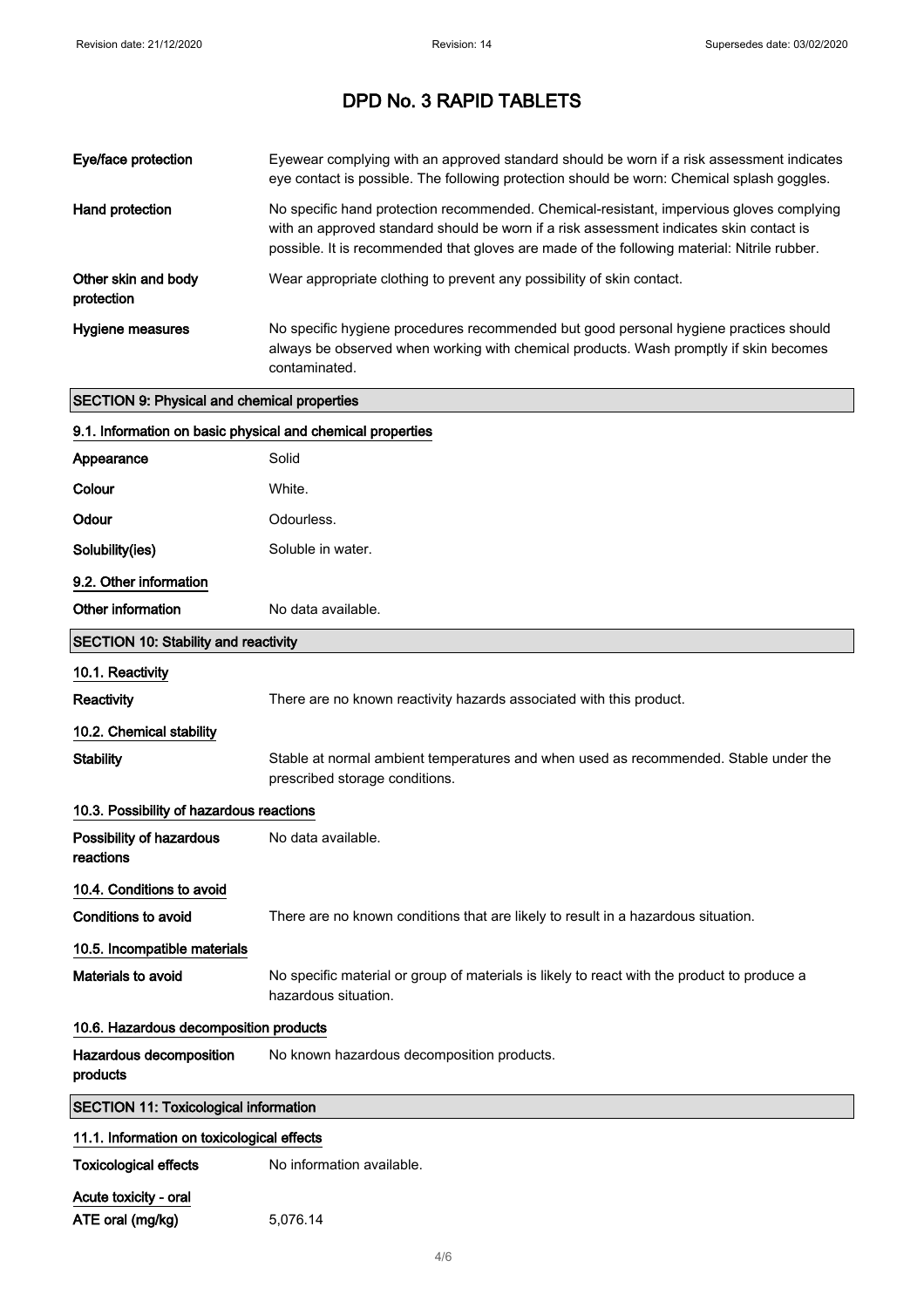| Acute toxicity - dermal                          |                                                                                                                                                                                                                      |  |
|--------------------------------------------------|----------------------------------------------------------------------------------------------------------------------------------------------------------------------------------------------------------------------|--|
| ATE dermal (mg/kg)                               | 5,583.76                                                                                                                                                                                                             |  |
|                                                  |                                                                                                                                                                                                                      |  |
| Ingestion                                        | No harmful effects expected from quantities likely to be ingested by accident.                                                                                                                                       |  |
| <b>Skin contact</b>                              | No specific health hazards known.                                                                                                                                                                                    |  |
| Eye contact                                      | Particles in the eyes may cause irritation and smarting.                                                                                                                                                             |  |
| Acute and chronic health<br>hazards              | Because of the product's quantity and composition, the health hazard is regarded as low.                                                                                                                             |  |
| Route of exposure                                | Ingestion. Skin and/or eye contact                                                                                                                                                                                   |  |
| <b>SECTION 12: Ecological information</b>        |                                                                                                                                                                                                                      |  |
| Ecotoxicity                                      | There are no data on the ecotoxicity of this product. The product components are not<br>classified as environmentally hazardous. However, large or frequent spills may have<br>hazardous effects on the environment. |  |
| 12.1. Toxicity                                   |                                                                                                                                                                                                                      |  |
| <b>Toxicity</b>                                  | No data available.                                                                                                                                                                                                   |  |
| 12.2. Persistence and degradability              |                                                                                                                                                                                                                      |  |
| Persistence and degradability No data available. |                                                                                                                                                                                                                      |  |
| 12.3. Bioaccumulative potential                  |                                                                                                                                                                                                                      |  |
| <b>Bioaccumulative potential</b>                 | No data available on bioaccumulation.                                                                                                                                                                                |  |
| 12.4. Mobility in soil                           |                                                                                                                                                                                                                      |  |
| <b>Mobility</b>                                  | The product is soluble in water.                                                                                                                                                                                     |  |
| 12.5. Results of PBT and vPvB assessment         |                                                                                                                                                                                                                      |  |
| Results of PBT and vPvB<br>assessment            | This substance is not classified as PBT or vPvB according to current EU criteria.                                                                                                                                    |  |
| 12.6. Other adverse effects                      |                                                                                                                                                                                                                      |  |
| Other adverse effects                            | None known.                                                                                                                                                                                                          |  |
| <b>SECTION 13: Disposal considerations</b>       |                                                                                                                                                                                                                      |  |
| 13.1. Waste treatment methods                    |                                                                                                                                                                                                                      |  |
| <b>Disposal methods</b>                          | Dispose of waste to licensed waste disposal site in accordance with the requirements of the<br>local Waste Disposal Authority.                                                                                       |  |
| <b>SECTION 14: Transport information</b>         |                                                                                                                                                                                                                      |  |
| General                                          | The product is not covered by international regulations on the transport of dangerous goods<br>(IMDG, IATA, ADR/RID).                                                                                                |  |
| 14.1. UN number                                  |                                                                                                                                                                                                                      |  |
| Not applicable.                                  |                                                                                                                                                                                                                      |  |
| 14.2. UN proper shipping name                    |                                                                                                                                                                                                                      |  |
| Not applicable.                                  |                                                                                                                                                                                                                      |  |
| 14.3. Transport hazard class(es)                 |                                                                                                                                                                                                                      |  |